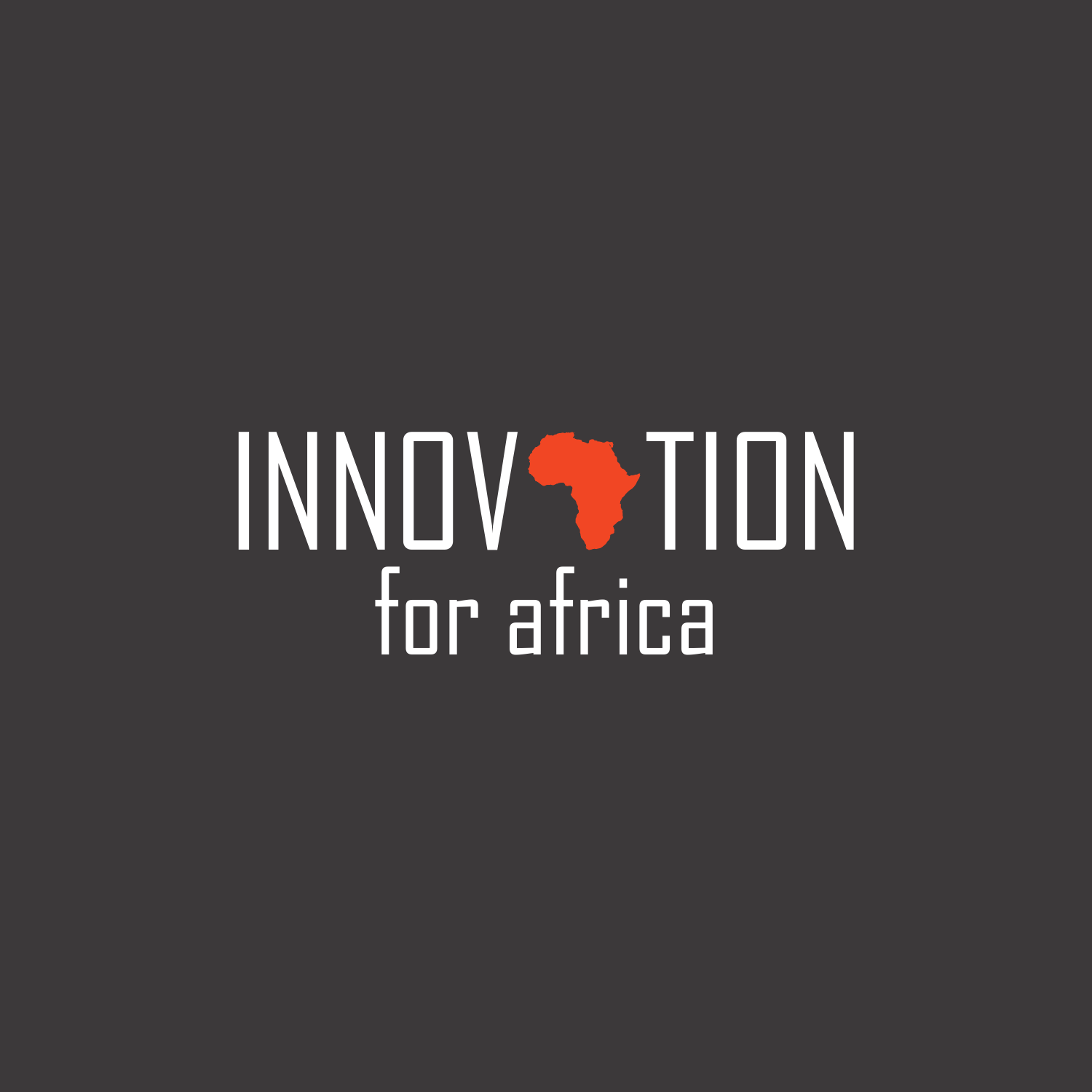# **The Agenda**

Innovation for Africa is an inter-disciplinary hub with an agenda to unlock the innovative potential of Africa to enable the continent to meet the sustainable development goals. This agenda is built on the premise that Africa has what it takes to identify and solve its developmental challenges, and to meet all its developmental needs.

Our Vision

An Africa that is on the cutting edge of innovation and development

Our Mission

To unlock Africa's innate potential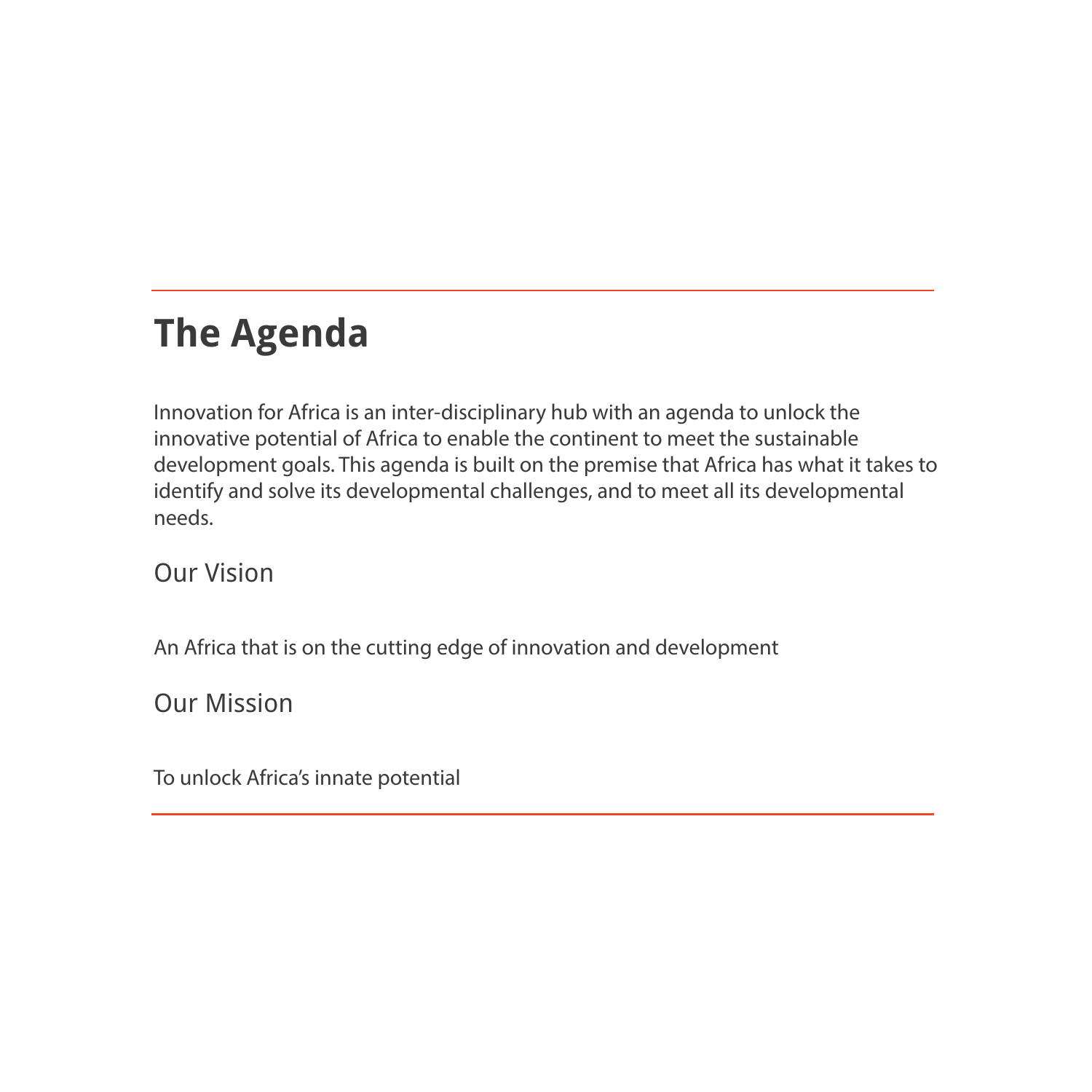#### We are committed to

#### **Innovation**

We birth and implement new ideas, create dynamic products, and improve existing services

#### **Taking Responsibility**

We are accountable for development issues within our sphere of influence

#### **Partnership and Collaboration**

We are committed to building cooperative arrangements with relevant stakeholders to work jointly towards a common goal

#### **Sustainability**

We develop individual, community and institutional capacity to continue activities over an extended period of time while minimising financial risk

## **,,**

Our children may learn about heroes of the past. Our job is to make ourselves architects of the future.

Jomo Kenyatta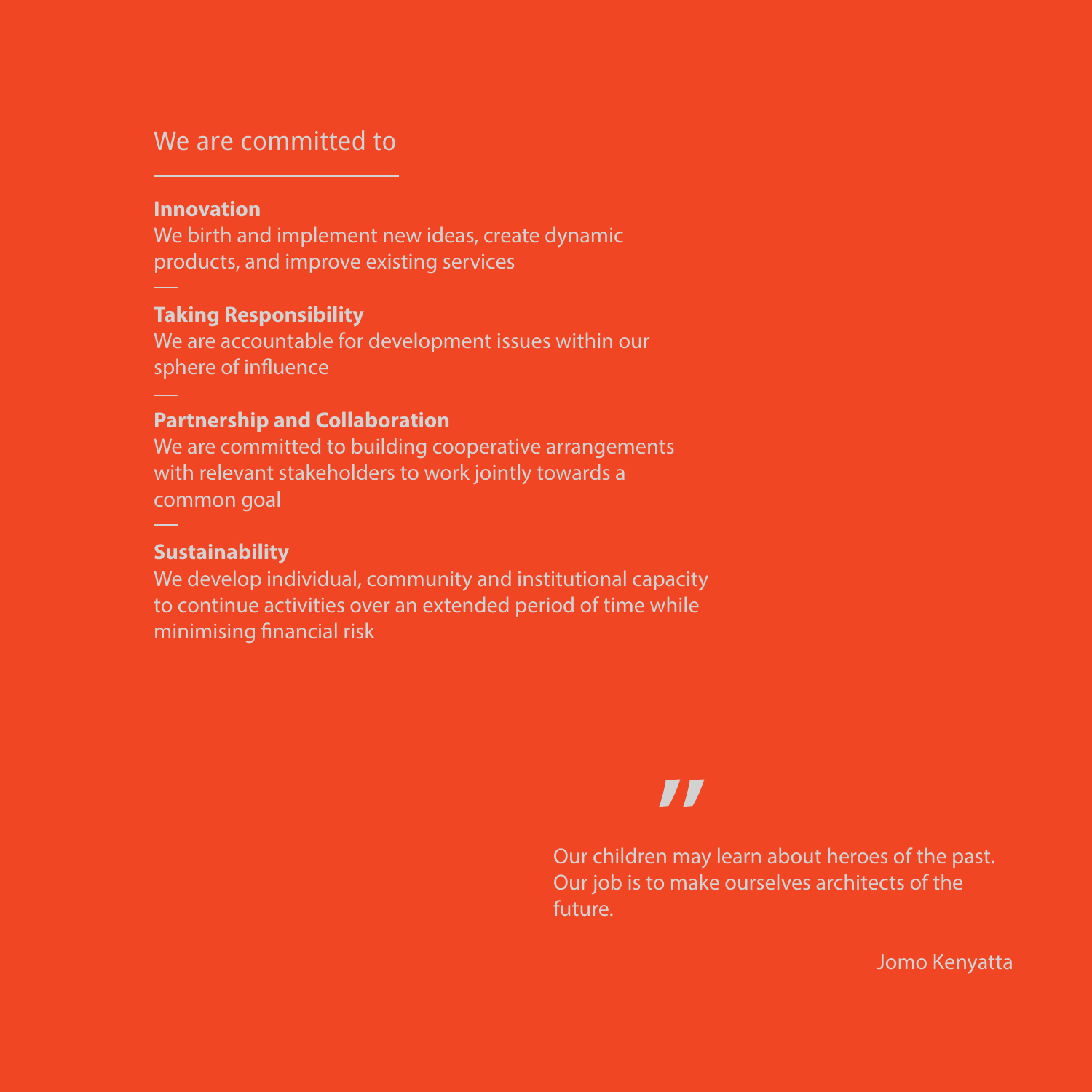## Strategic Objectives

- To create an environment that fosters Innovation
- To initiate and facilitate dialogue and collaboration among professionals and institutions
- To bridge the gaps between academia and industry
- To facilitate research and respond to contemporary development issues by developing new initiatives
- To develop Ideas into Enterprise
- To build local, regional and international relations network able to effectively raise resources towards the Innovation for Africa Agenda

## The I4A Methodology



#### 1. Identification

In order to come up with solutions, we need an honest reckoning of the issues that face us. We need to specifically articulate, quantify and summarise problems in order that we might confront them and create solutions.



#### **2. Conversation**

Innovation for Africa sets up relevant platforms via various media, meetings and events in order for the right conversations to take place.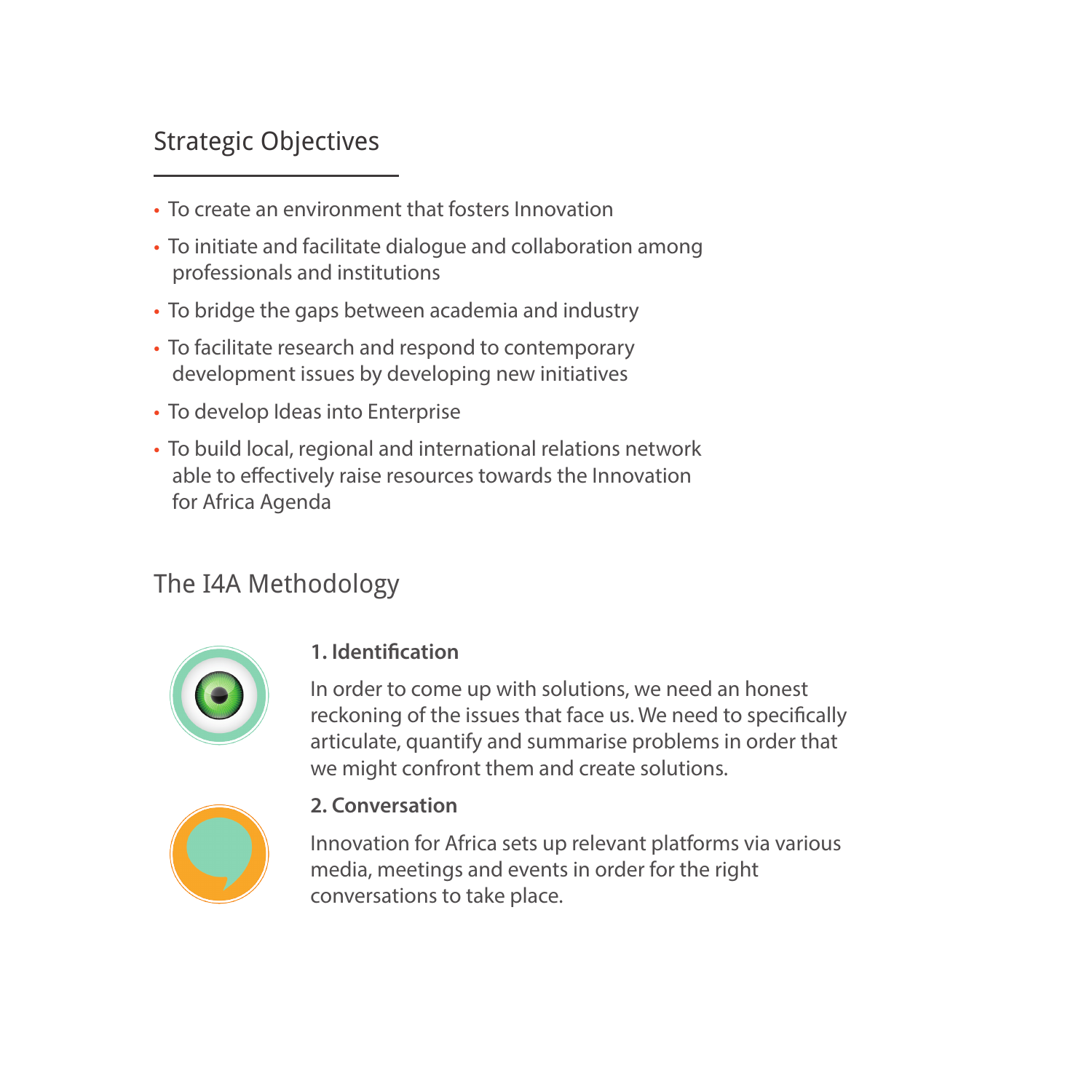

#### **3. Ideation**

Africa is not short of ideas. These need to be dilligently harvested and stewarded. If creative thinking is stifled, development is stunted. When it is encouraged, taught and nurtured, innovation is unlocked and Africa's potential can be realised.



#### **4. Collaboration**

Africa's problems are best solved the African way - together! The right partnerships and the strategic drive for the mentorship of young entrepreneurs will produce results and will unlock the best of African innovation.



#### **5. Creation**

Quality innovation results in meaningful enterprise. Necessary to Africa's development is the creation of brand new products, the creation of startups, the creation of jobs, and the creation of investment opportunities.

# **,,**

Africa is not "communistic" in his thinking. He is, if I may coin the expression "communitary"

Julius Nyerere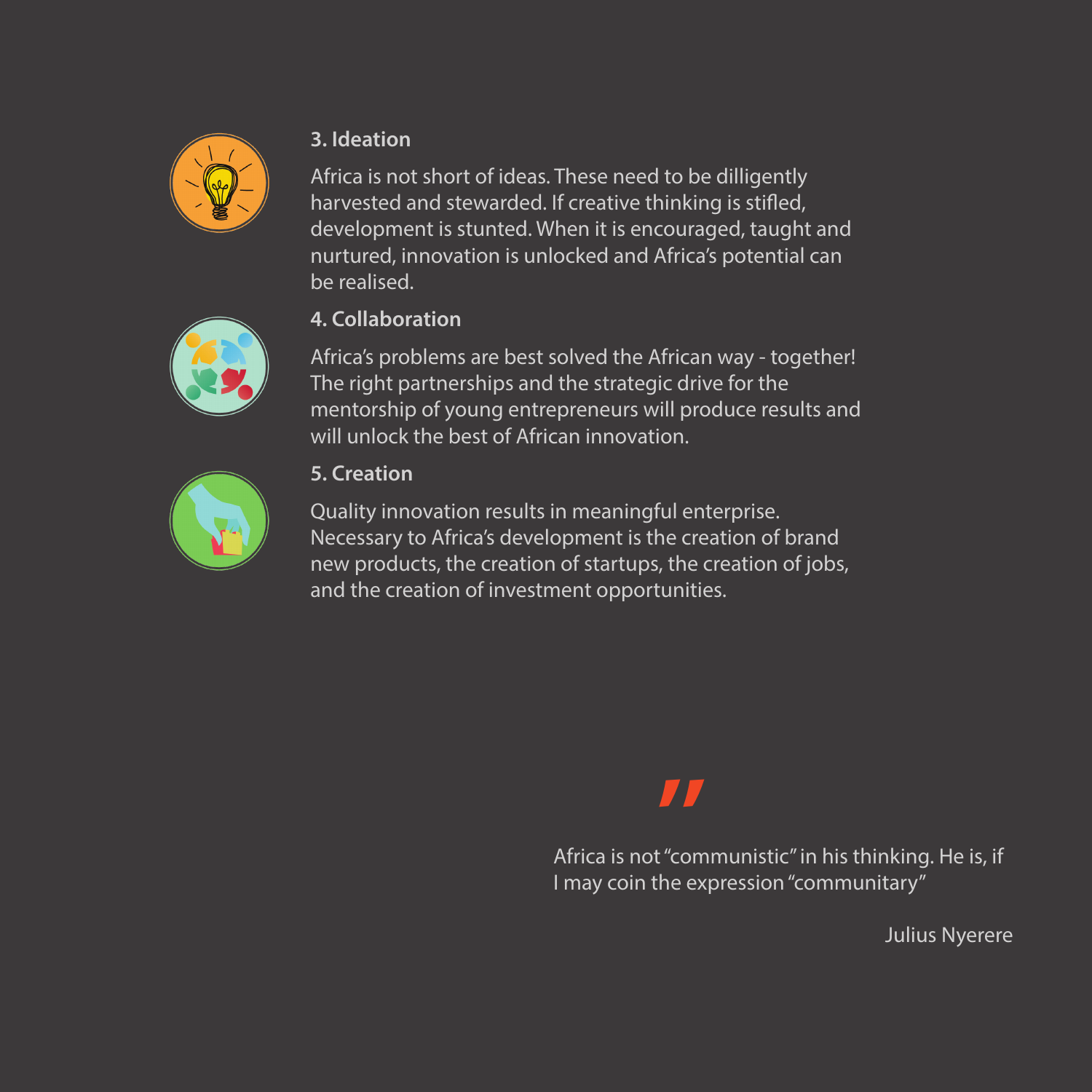### Activities & Programmes

#### **• Interface**

Bridging the gap between academia and industry

#### **• Innovation Training Track**

Empowering startups with design thinking skills with an

. emphasis on collaboration and mentorship

#### **• Business Evaluation**

Assisting ideators to evaluate their idea for business

. worthiness

#### **• Business Incubator & Accelerator**

Helping startups to grow and flourish through mentorship

#### **• Business Support Services**

Supporting start-ups in admin, accounting & marketing

#### **• Innovation Challenge**

Innovation competitions that address real life needs

#### **• Face-o**

An interface between startups and investors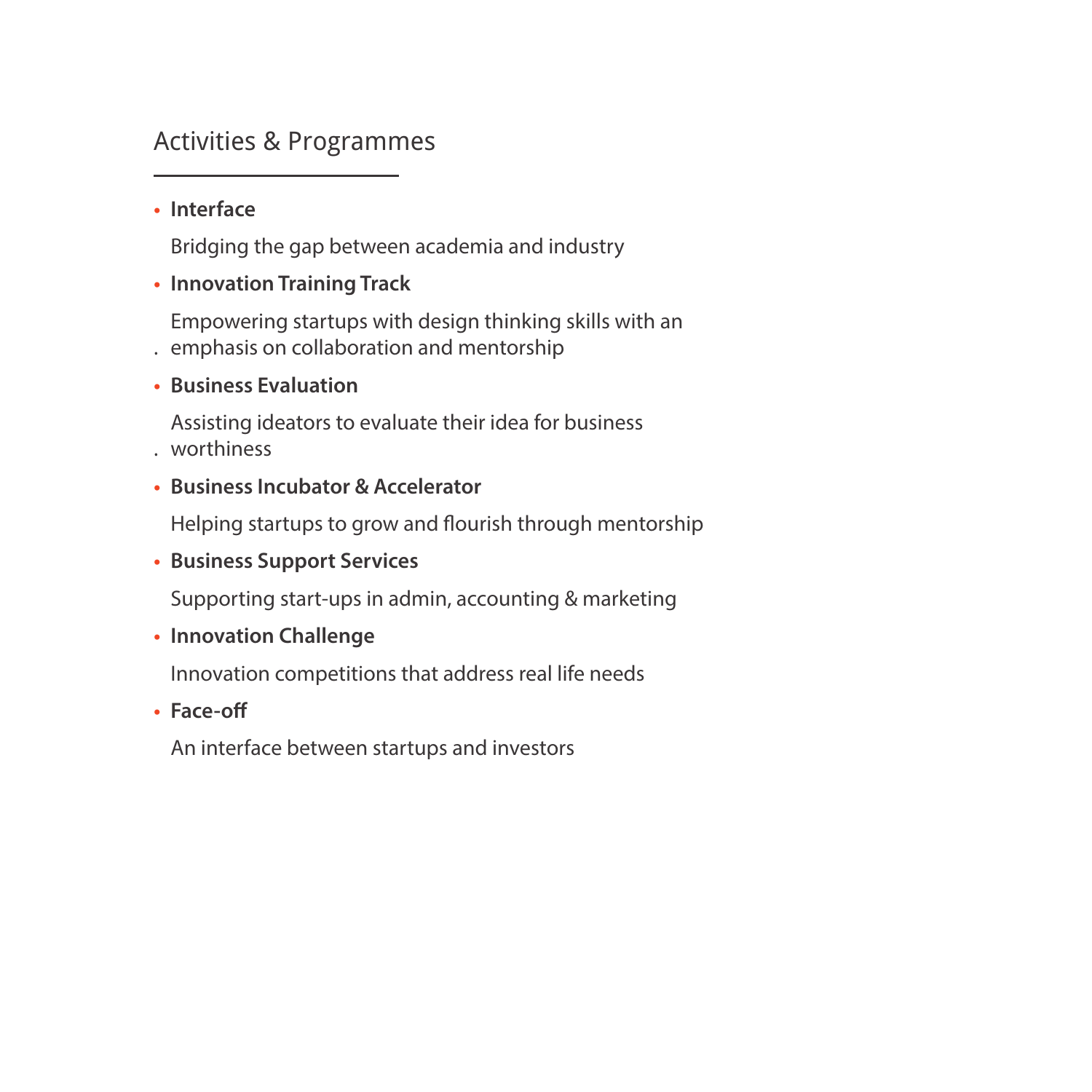#### **• Ideafest**

A multi-discipline showcase of ideas

**• R & D Forum**

An inter-discipline forum fostering innovation through R & D

**• Electronics Bootcamp**

Electronics camps for O'level and A'level Physics students

**• V8 Summit**

A series of conferences and conversations around innovation

## **,,**

Originality is the essence of true scholarship. Creativity is the soul of the scholar

Nnamdi Azikiwe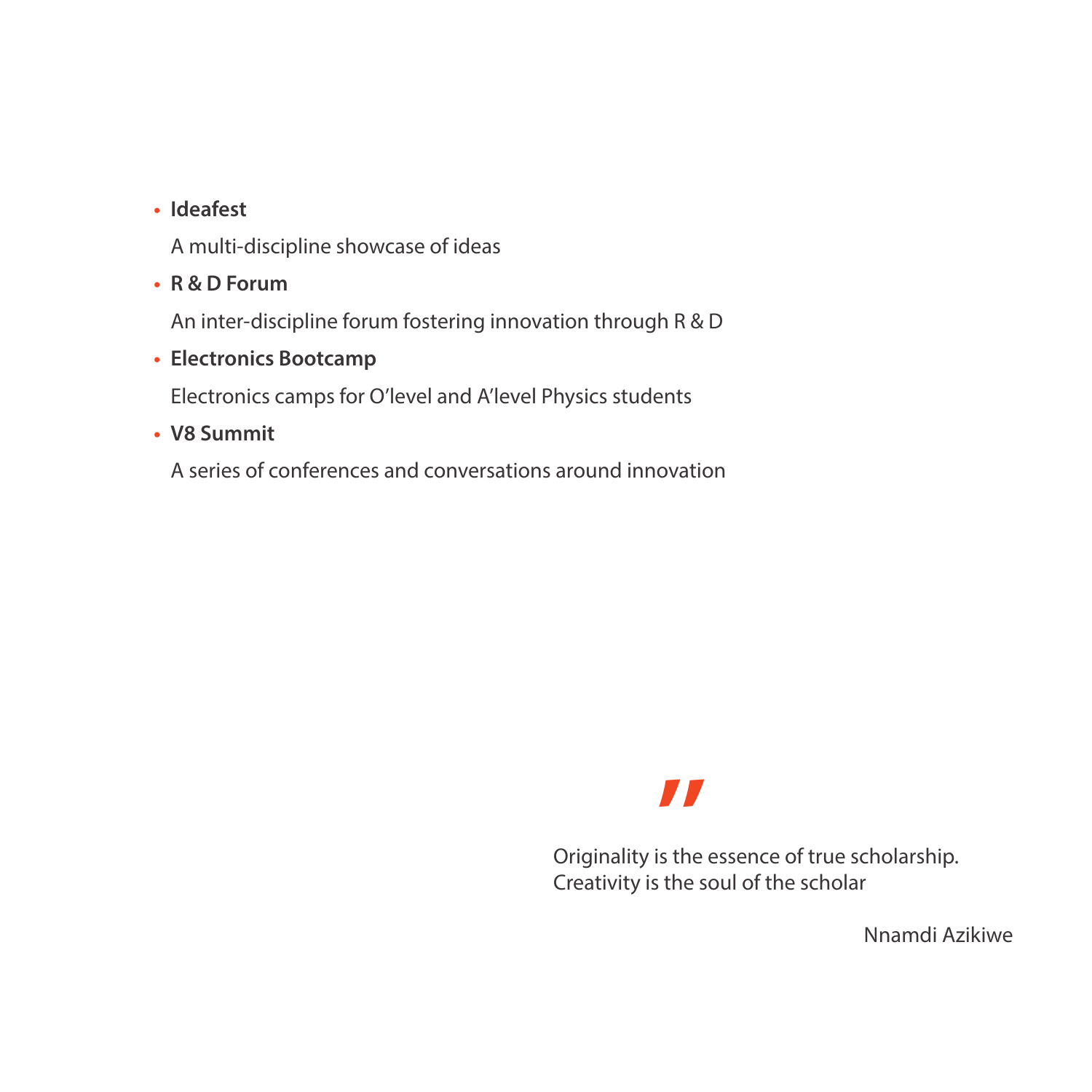### Board of Trustees









#### **Rumbidzai Chineka, MBCHB**

Passionate about maximising potential and playing a part in improving healthcare in Zimbabwe. Rumbi works as a Hospital Medical Officer for the Ministry f Health.

#### **Chishuvo Chivasa, MPhil Entrepreneurship**

A Project Management specialist focused on novel and transformative projects that contribute towards social and business entrepreneurship. She has worked across sectors in SADC and for diverse organisations including UNDP and Pricewaterhouse.

#### **Ian Conolly, CA(Z)**

A results driven, strong team builder with in depth skills and accomplished in building leaders around individual strengths. Ian advances comprehensive experience in business leadership. Ian is a certified Gallup Strengths Coach.

#### **Lance Edwards**

Has worked for 20 years in research and development to bring appropriate technologies to the rural poor and small-scale farmers in Africa.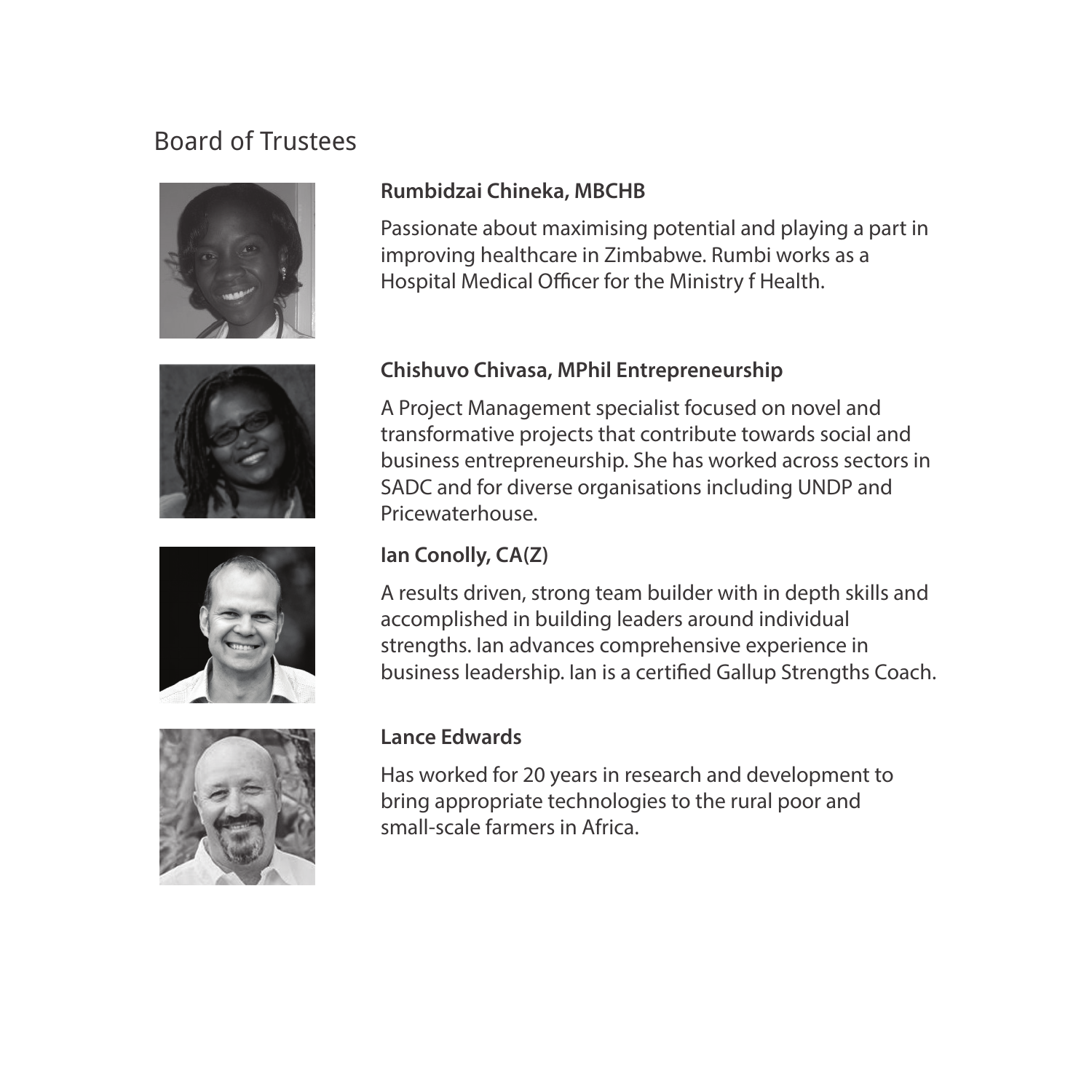





#### **Ndabezinhle Masuku, AIPA (Australia)**

A multi-faceted accounting professional transitioning into strategy and futures studies. Blue-chip, public sector, NPO, and social enterprise leadership experience. US Department of State IVLP alumnus.

#### **Joyce Mutangara, LLB**

More than ten years managerial experience in multiple areas of legal and administration. Her current passion is coaching individuals to help them attain success in being the best they can be. She is multilingual and has lived in Tanzania, Mozambique and Zimbabwe

#### **Mpi Ndebele**

An innovative thinker passionate about strategy and developing people. Enjoys discovering passion and energy in people and helping them develop corporate identity and culture

# **,,**

Revolutions are brought about by men, by men who think as men of action and act as men of throught.

Kwame Nkrumah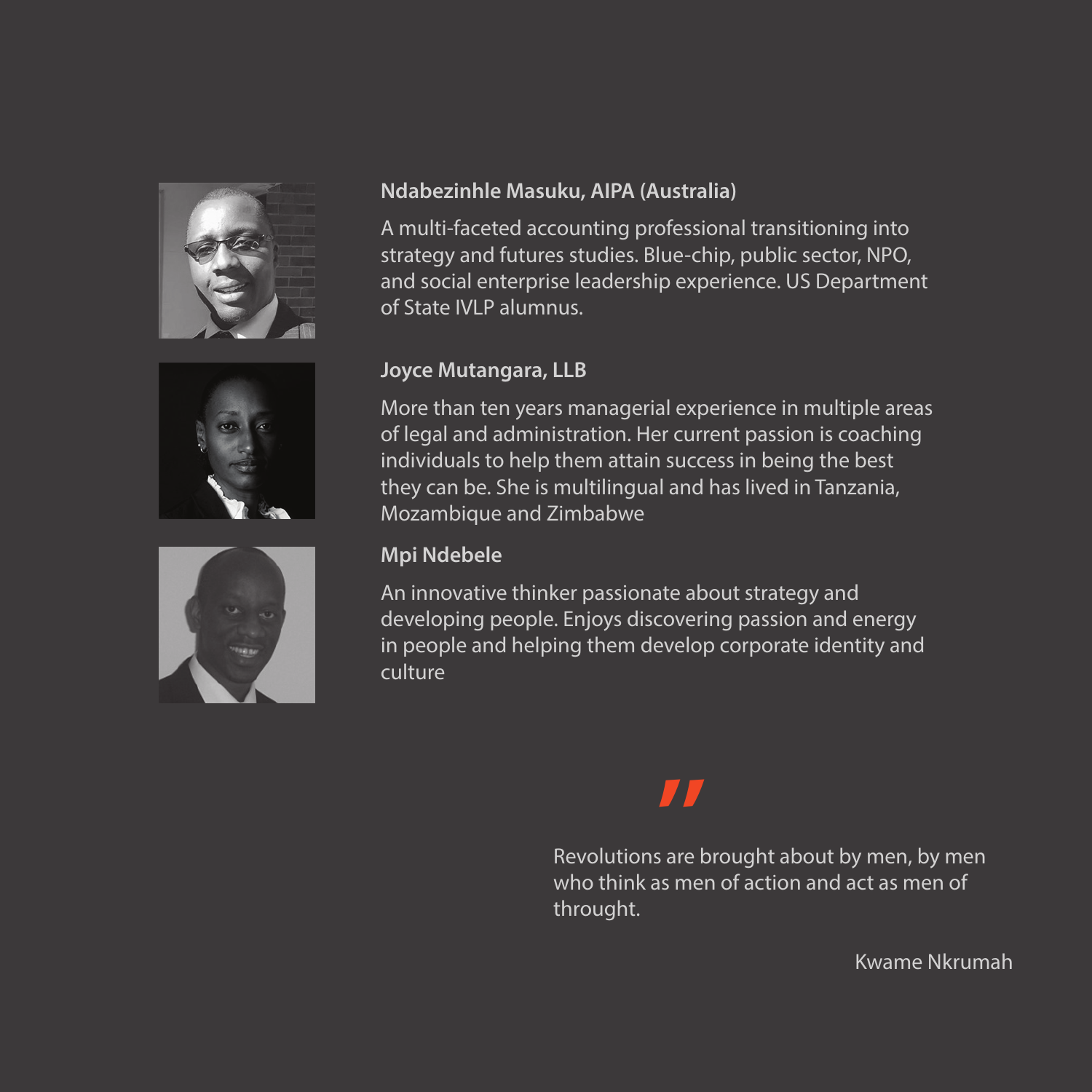## Partnerships & Collaborative Exercise

At the core of Innovation for Africa's ethos is the need for strategic partnerships and collaboration. Innovation for Africa partners with likeminded individuals and organisations including:

- **•** Professionals across disciplines
- **•** Students across disciplines
- **•** Academic institutions
- **•** Startups and other SMEs
- **•** Industry and commerce
- **•** Business support bodies and institutions
- **•** Local and national governments
- **•** Innovation and tech hubs
- **•** Donor agencies and organisations
- **•** Embassies and other international partners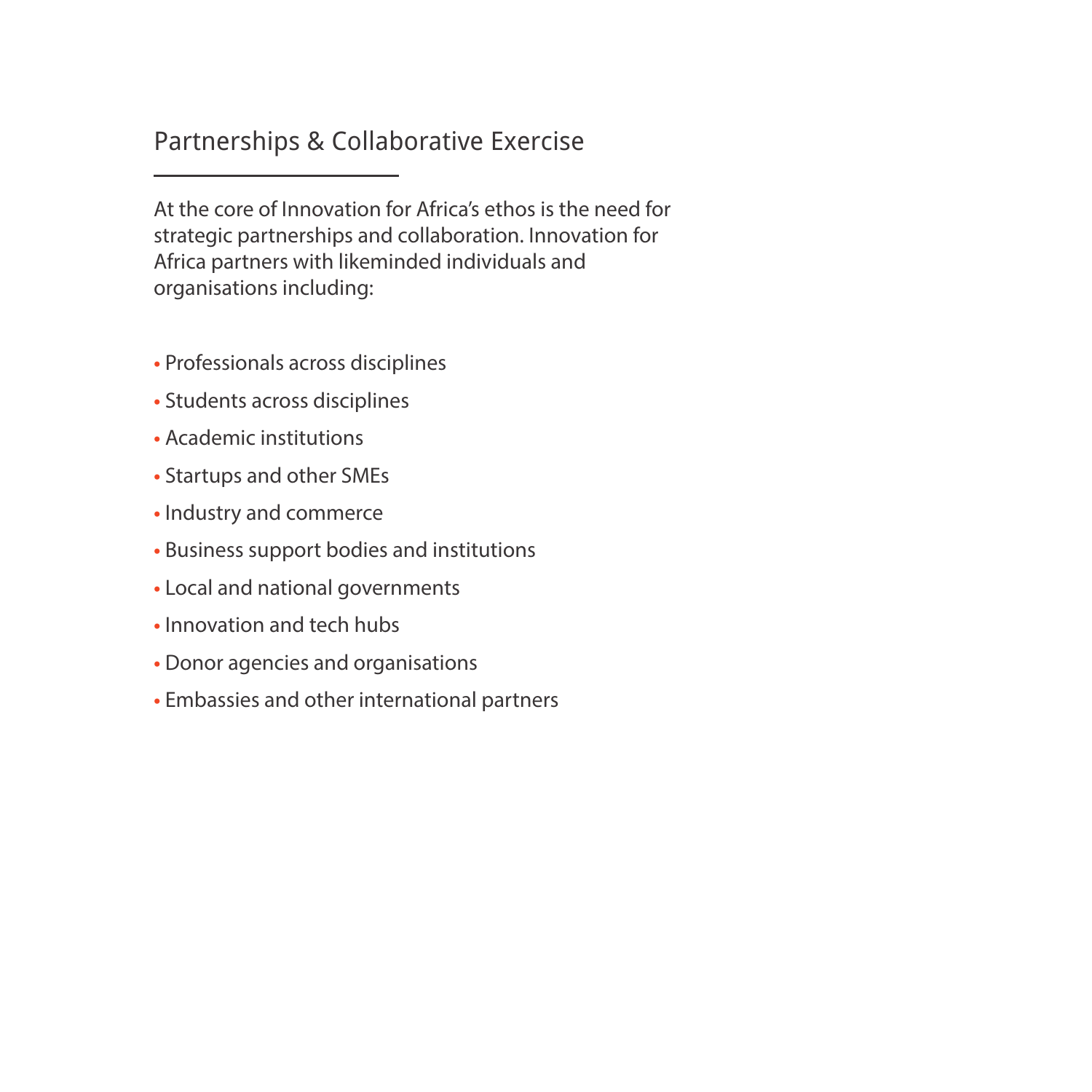## **,,**

The only man I envy is the man who has not yet been to Africa - for he has so much to look forward to.

Richard Mullin